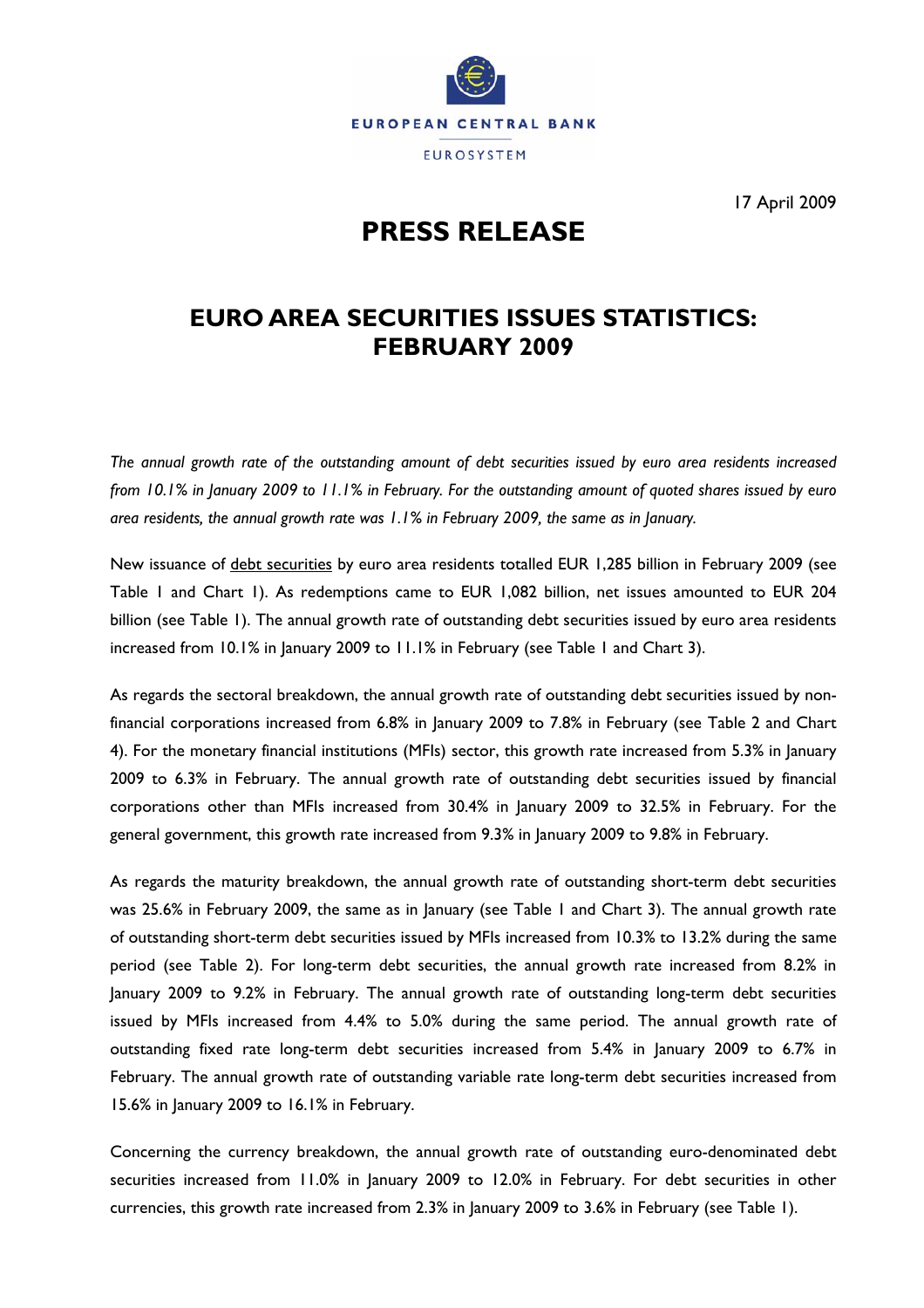The seasonally adjusted three-month annualised growth rate of outstanding debt securities issued by euro area residents decreased from 19.2% in January 2009 to 17.7% in February (see Table 3 and Chart 5).

New issuance of quoted shares by euro area residents totalled EUR 0.2 billion in February 2009 (see Table 4). As redemptions came to EUR 0.9 billion, net redemptions amounted to EUR 0.7 billion. The annual growth rate of the outstanding amount of quoted shares issued by euro area residents (excluding valuation changes) was 1.1% in February 2009, the same as in January (see Table 4 and Chart 6). The annual growth rate of quoted shares issued by non-financial corporations was -0.1% in February 2009, the same as in January. For monetary financial institutions, it was 7.3% in February 2009, compared with 7.4% in January. For financial corporations other than MFIs, this growth rate was 3.2% in February 2009, compared with 3.1% in January.

The outstanding amount of quoted shares issued by euro area residents totalled EUR 2,922 billion at the end of February 2009. Compared with EUR 5,821 billion at the end of February 2008, this represents an annual decrease of 49.8% in the value of the stock of quoted shares in February 2009, compared with an annual decrease of 43.0% in January, mainly due to market valuation changes.

*Unless otherwise indicated, data relate to non-seasonally adjusted statistics. In addition to the developments for February 2009, this press release incorporates minor revisions to the data for previous periods. A complete set of updated securities issues statistics is available on the "Money, banking and financial markets" pages of the "Statistics" section of the ECB's website [\(http://www.ecb.europa.eu/stats/money/securities/html/index.en.html](http://www.ecb.europa.eu/stats/money/securities/html/index.en.html)). These data, as well as euro area data in accordance with the composition of the euro area at the time of the reference period, can be downloaded using the [ECB's Statistical Data Warehouse \(SDW\).](http://sdw.ecb.int/browse.do?node=2018780)* 

*Data for the period up to February 2009 will also be published in the May 2009 issues of the ECB's Monthly Bulletin and Statistics Pocket Book. The next press release on euro area securities issues will be published on 18 May 2009.* 

## **European Central Bank**

Directorate Communications, Press and Information Division Kaiserstrasse 29, D-60311 Frankfurt am Main

Tel.: +49 69 1344 7455, Fax: +49 69 1344 7404

Internet: http://www.ecb.europa.eu

**Reproduction is permitted provided that the source is acknowledged.**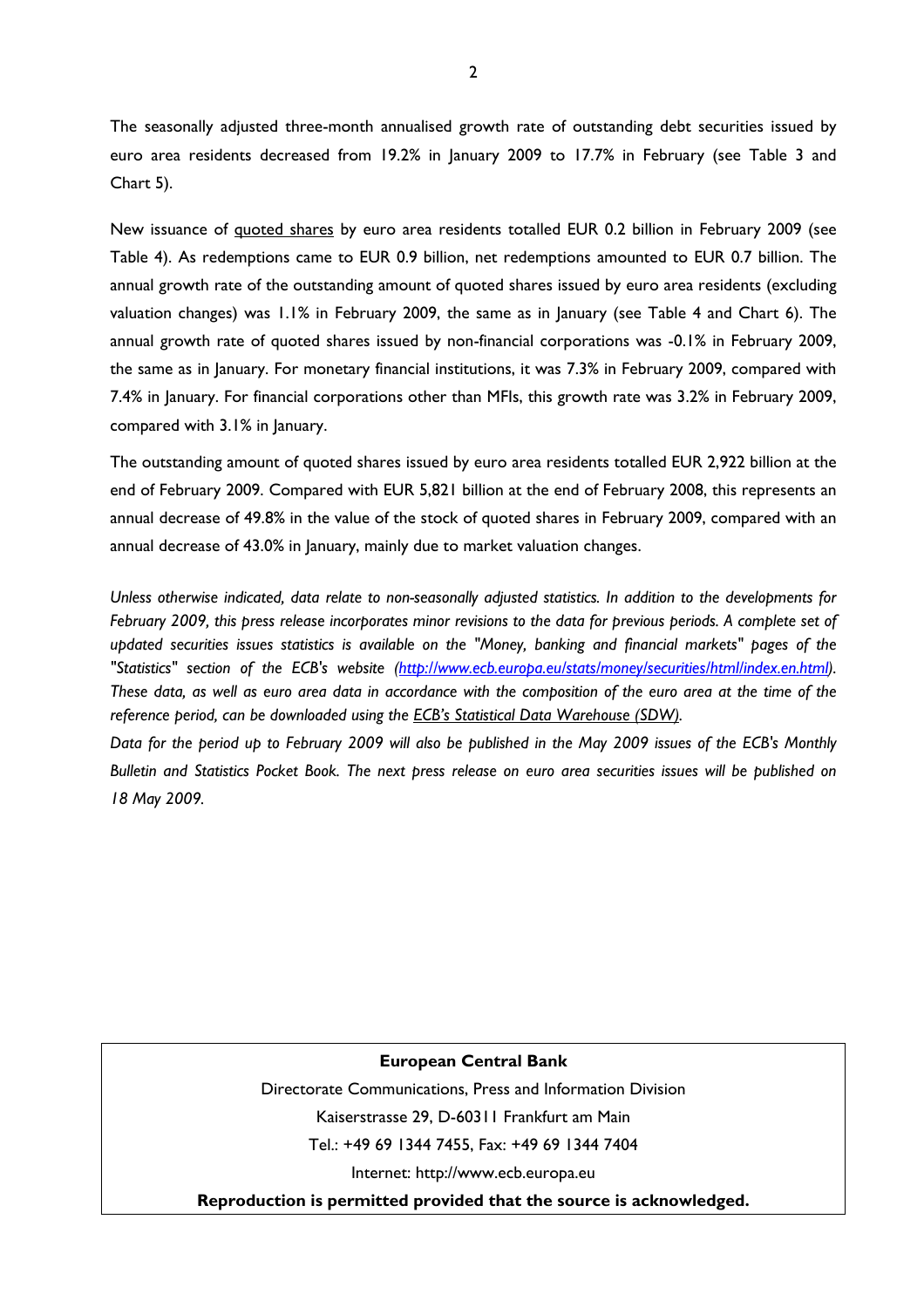

### **Chart 1: Total gross issuance of debt securities by euro area residents**

*(EUR billions; transactions during the month; nominal values)*

Source: ECB securities issues statistics.



**Chart 2: Total net issuance of debt securities by euro area residents** *(EUR billions; transactions during the month; nominal values; seasonally adjusted)*

Source: ECB securities issues statistics.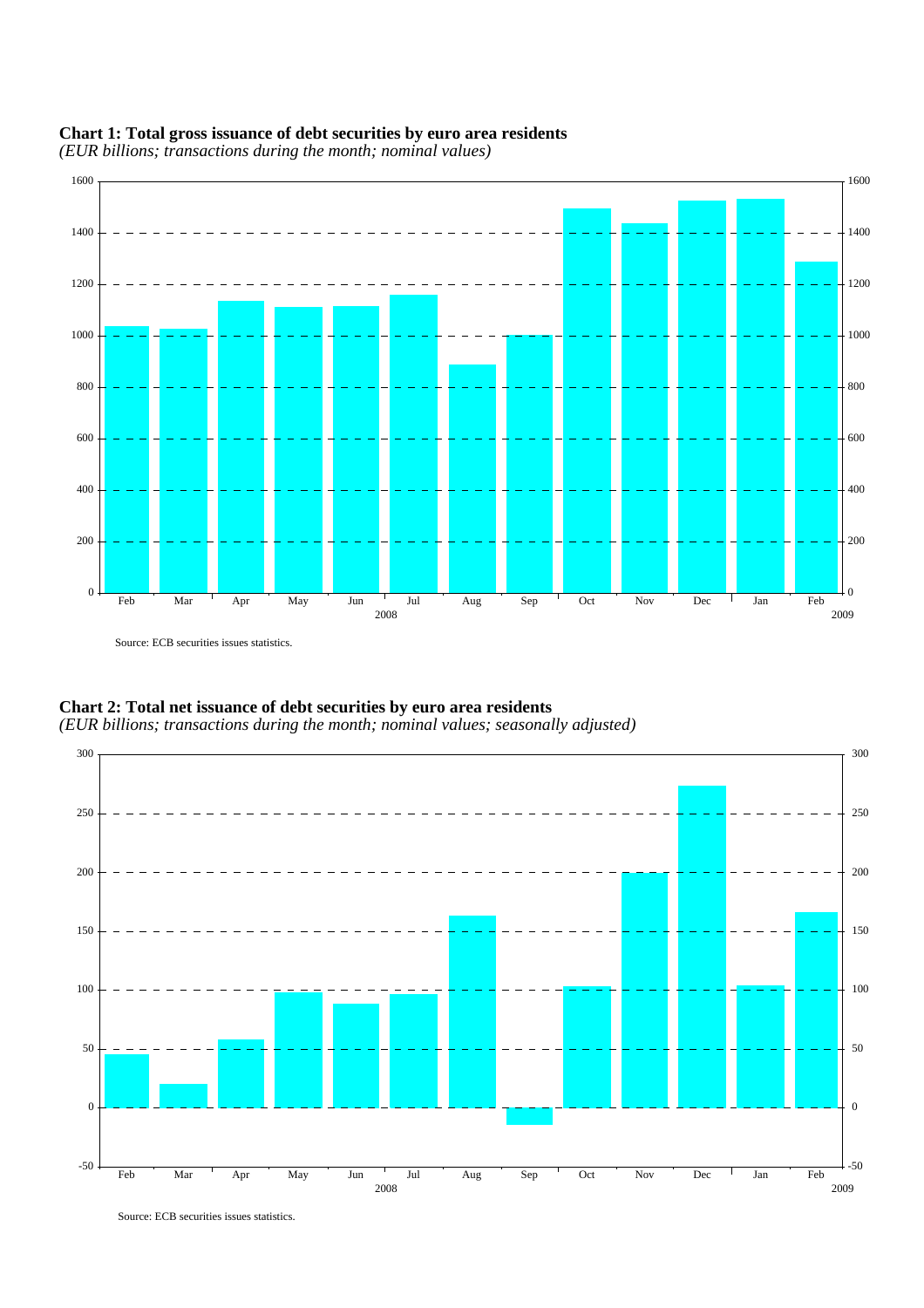**Chart 3: Annual growth rates of debt securities issued by euro area residents, by original maturity** *(percentage changes)*



**Chart 4: Annual growth rates of debt securities issued by euro area residents, by sector**  *(percentage changes)*



Source: ECB securities issues statistics.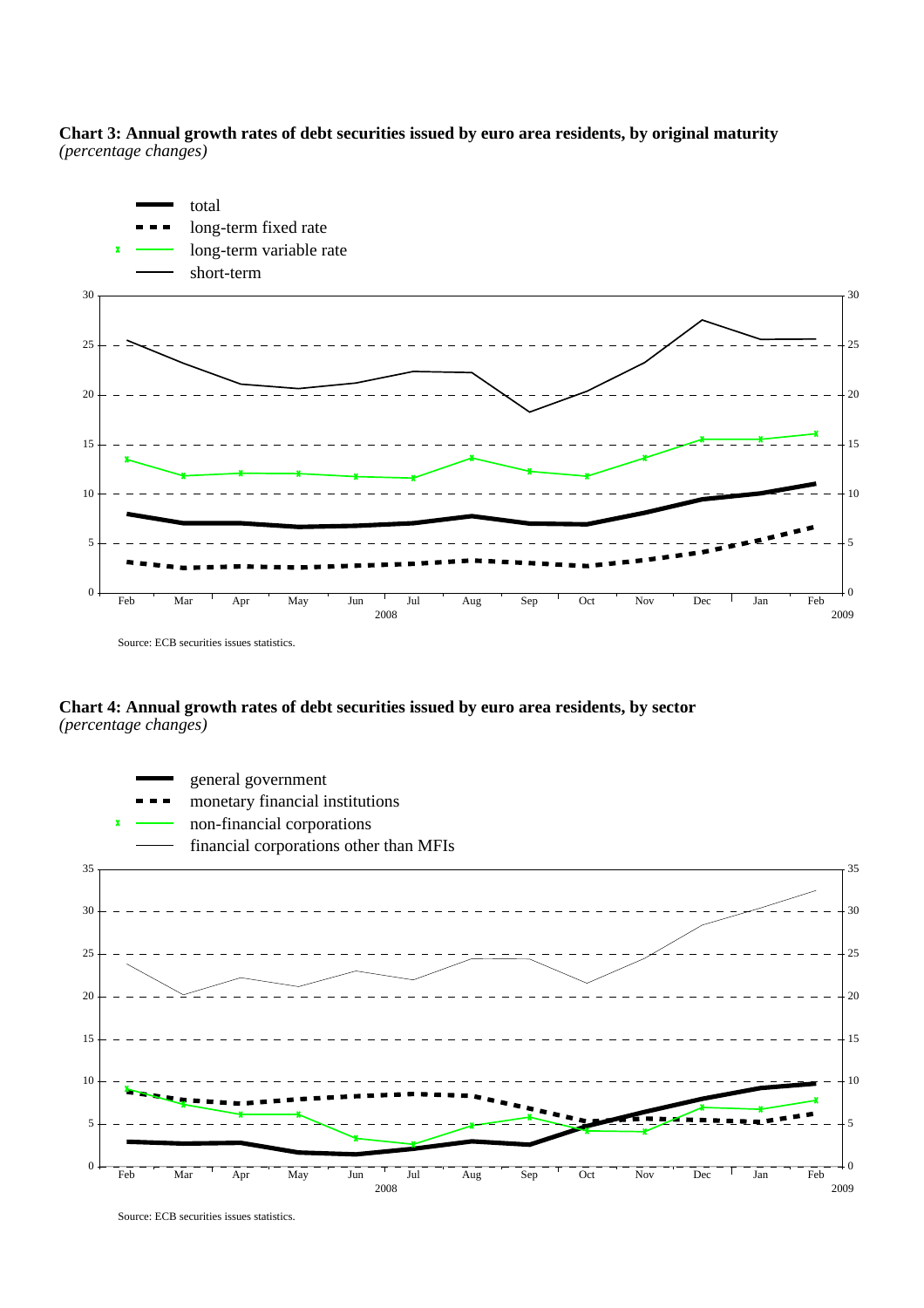**Chart 5: Growth rates of debt securities issued by euro area residents, seasonally adjusted** *(percentage changes)*



**Chart 6: Annual growth rates of quoted shares issued by euro area residents, by sector** *(percentage changes)*



Source: ECB securities issues statistics.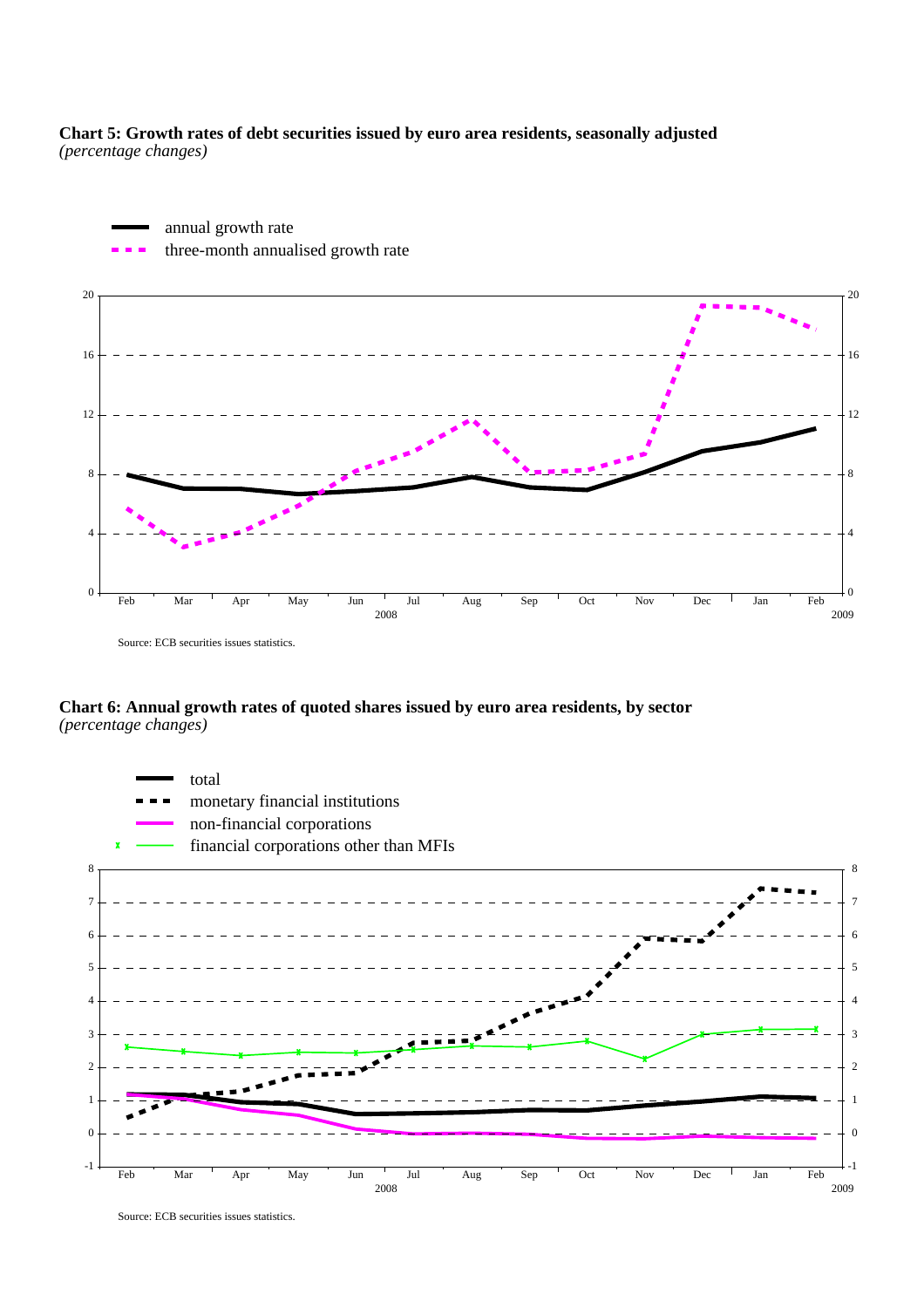**Debt securities issued by euro area residents, 1) by currency and original maturity 2)** *(EUR billions; nominal values)*

|                                                              | Amounts<br>outstanding         | Net<br>issues          | Gross<br>issues                    | Redemp-<br>tions           | Net                    | <b>Amounts</b><br>issues   outstanding | Gross<br>issues            | Redemp-<br>tions           | Net<br>issues         | Amounts<br>outstanding          | Gross<br>issues           | Redemp-<br>tions           | Net<br>issues          | Annual growth rates of outstanding amounts <sup>5)</sup> |                      |                          |                     |                        |                        |                          |                        |                        |                        |                        |                        |
|--------------------------------------------------------------|--------------------------------|------------------------|------------------------------------|----------------------------|------------------------|----------------------------------------|----------------------------|----------------------------|-----------------------|---------------------------------|---------------------------|----------------------------|------------------------|----------------------------------------------------------|----------------------|--------------------------|---------------------|------------------------|------------------------|--------------------------|------------------------|------------------------|------------------------|------------------------|------------------------|
|                                                              | Feb. 2008                      |                        | Mar. 2008 - Feb. 2009 <sup>+</sup> |                            |                        |                                        | Jan. 2009                  |                            |                       |                                 | Feb. 2009                 |                            |                        |                                                          | 2008                 | 2008<br><b>O1</b>        | 2008<br><b>O2</b>   | 2008<br>Q3             | 2008<br><b>O4</b>      | 2008<br>Sep.             | 2008<br>Oct.           | 2008<br>Nov.           | 2008<br>Dec.           | 2009<br>Jan.           | 2009<br>Feb.           |
| Total<br>of which<br>in euro<br>in other currencies          | 12,196.0<br>10,917.8<br>1.278. | 76.1<br>72.5<br>3.5    | 1,225.4<br>,151.5<br>73.9          | 1,112.9<br>1,042.7<br>70.2 | 112.5<br>108.8<br>3.6  | 13,359.7<br>12,047.2<br>1,312.5        | 1,529.8<br>1,450.8<br>79.0 | 1,383.6<br>1,313.9<br>69.7 | 146.2<br>136.9<br>9.4 | 13,562.8<br>12,232.8<br>1,330.0 | 1,285.1<br>,199.1<br>86.0 | 1,081.6<br>1,015.6<br>66.0 | 203.5<br>183.5<br>20.1 | 8.8<br>8.3<br>12.9                                       | 7.5<br>7.9<br>4.5    | 8.2<br>8.3<br>6.8        | 6.9<br>7.2<br>4.5   | 7.3<br>7.7<br>4.0      | 7.8<br>8.4<br>2.6      | 7.1<br>7.4<br>4.4        | 7.0<br>7.5<br>2.6      | 8.1<br>8.9<br>1.9      | 9.5<br>10.3<br>2.3     | 10.1<br>11.0<br>2.3    | 11.1<br>12.0<br>3.6    |
| Short-term<br>of which<br>in euro<br>in other currencies     | 1,378.7<br>1,192.2<br>186.5    | 24.7<br>23.7<br>0.9    | 992.9<br>936.5<br>56.4             | 963.9<br>911.5<br>52.3     | 29.0<br>24.9<br>4.1    | 1,658.2<br>1,471.2<br>187.1            | 1,230.6<br>1,175.0<br>55.6 | 1,173.7<br>1,126.7<br>47.0 | 56.9<br>48.3<br>8.6   | 1,689.0<br>1,495.7<br>193.3     | 989.5<br>930.7<br>58.7    | 958.9<br>907.5<br>51.4     | 30.6<br>23.2<br>7.3    | 13.0<br>13.3<br>10.4                                     | 22.5<br>24.5<br>10.7 | 25.2<br>28.7<br>6.2      | 21.3<br>24.2<br>5.7 | 21.5<br>22.9<br>13.2   | 22.2<br>22.9<br>17.3   | 18.3<br>17.7<br>22.4     | 20.4<br>21.0<br>15.9   | 23.3<br>24.5<br>14.0   | 27.6<br>28.3<br>22.1   | 25.6<br>25.6<br>25.3   | 25.6<br>25.0<br>29.6   |
| Long-term $3)$<br>of which<br>in euro<br>in other currencies | 10,817.3<br>9,725.6<br>1.091.6 | 51.4<br>48.8<br>2.6    | 232.5<br>215.1<br>17.4             | 149.0<br>131.1<br>17.9     | 83.4<br>83.9<br>$-0.5$ | 11,701.4<br>10,576.0<br>1,125.4        | 299.2<br>275.8<br>23.4     | 209.9<br>187.2<br>22.7     | 89.3<br>88.6<br>0.7   | 11,873.9<br>10,737.1<br>1,136.7 | 295.7<br>268.4<br>27.3    | 122.7<br>108.1<br>14.6     | 173.0<br>160.2<br>12.8 | 8.3<br>7.8<br>13.2                                       | 5.8<br>6.1<br>3.3    | 6.4<br>6.3<br>6.9        | 5.3<br>5.4<br>4.2   | 5.7<br>6.0<br>2.4      | 6.0<br>6.7<br>0.1      | 5.7<br>6.2<br>1.4        | 5.3<br>5.9<br>0.3      | 6.3<br>7.0<br>$-0.2$   | 7.3<br>8.3<br>$-0.9$   | 8.2<br>9.3<br>$-1.3$   | 9.2<br>10.3<br>$-0.4$  |
| of which fixed rate<br>in euro<br>in other currencies        | 7,320.9<br>6.630.3<br>691.9    | 25.6<br>20.4<br>5.3    | 133.3<br>120.9<br>12.4             | 92.2<br>81.5<br>10.7       | 41.1<br>39.5<br>1.7    | 7,702.7<br>6,958.7<br>745.9            | 213.2<br>191.7<br>21.5     | 142.8<br>127.6<br>15.1     | 70.4<br>64.0<br>6.4   | 7,829.0<br>7,071.9<br>759.0     | 203.0<br>181.2<br>21.8    | 76.7<br>68.6<br>8.2        | 126.3<br>112.6<br>13.6 | 5.2<br>4.6<br>10.8                                       | 3.1<br>2.9<br>4.5    | $\frac{3.3}{3.0}$<br>6.6 | 2.7<br>2.4<br>5.2   | 3.1<br>3.0<br>4.2      | 3.2<br>3.4<br>2.2      | $\frac{3.0}{3.0}$<br>3.5 | 2.7<br>2.8<br>2.2      | 3.4<br>3.5<br>2.0      | 4.5<br>1.3             | 5.4<br>5.8<br>1.9      | 6.7<br>7.2<br>3.0      |
| of which variable rate<br>in euro<br>in other currencies     | 3,027.4<br>2,714.2<br>312.3    | 21.0<br>24.4<br>$-3.3$ | 84.2<br>80.4<br>3.8                | 43.4<br>37.4<br>6.0        | 40.8<br>43.0<br>$-2.2$ | 3,495.8<br>3,192.8<br>301.5            | 62.9<br>62.5<br>0.4        | 54.7<br>50.0<br>4.8        | 8.2<br>12.5<br>$-4.3$ | 3,537.5<br>3,234.3<br>301.7     | 79.4<br>74.5<br>4.9       | 38.0<br>33.3<br>4.7        | 41.4<br>41.2<br>0.2    | 15.8<br>15.1<br>21.1                                     | 12.9<br>14.4<br>0.8  | 14.1<br>14.6<br>9.5      | 12.0<br>13.1<br>2.7 | 12.4<br>14.3<br>$-2.3$ | 13.1<br>15.4<br>$-5.8$ | 12.3<br>14.4<br>$-4.5$   | 11.8<br>13.9<br>$-5.2$ | 13.7<br>16.1<br>$-6.3$ | 15.5<br>18.3<br>$-7.2$ | 15.6<br>18.5<br>$-9.3$ | 16.1<br>19.0<br>$-8.3$ |

*Source: ECB securities issues statistics.*

 $\overline{\phantom{a}}$ 

*1) Data coverage for euro area residents is estimated to be around 95% of total issuance.*

2) "Short-term" means securities with an original maturity of one year or less (in exceptional cases two years or less). Securities with a longer original maturity, or with optional maturity dates, the latest of which is m  *indefinite maturity dates, are classified as long-term.*

*3) The residual difference between total long-term debt securities and fixed and variable rate long-term debt securities consists of zero coupon bonds and revaluation effects.*

*4) Monthly averages of the transactions during this period.*

*5*) Annual growth rates are based on financial transactions that occur when an institutional unit incurs or redeems liabilities. The annual growth rates therefore exclude the impact of reclassifications, revaluations,

 *exchange rate variations and any other changes which do not arise from transactions.*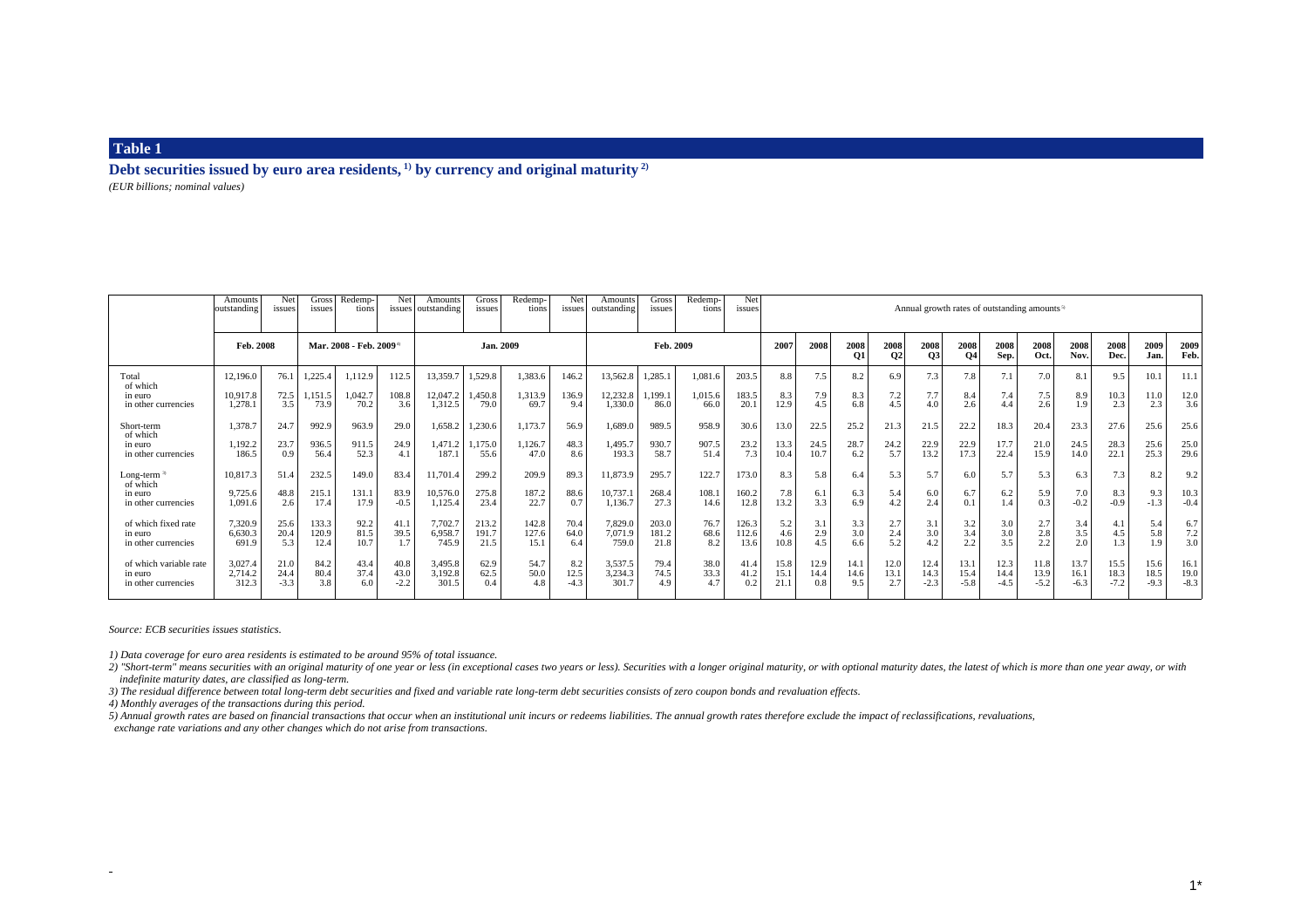**Debt securities issued by euro area residents in all currencies, 1) by issuing sector 2) and maturity 3)** *(EUR billions; nominal values)*

|                                                                                  | Amount:<br>outstanding      | Net<br>issues              | Gross<br>issues                    | Redemp-<br>tions       | Net                    | Amounts<br>issues outstanding | Gross<br>issues           | Redemp-<br>tions        | Net                     | Amounts<br>issues outstanding | Gross<br>issues         | <b>Redemp-</b><br>tions | Net<br>issues         | Annual growth rates of outstanding amounts <sup>5</sup> |                        |                      |                      |                       |                      |                       |                      |                      |                      |                     |                         |
|----------------------------------------------------------------------------------|-----------------------------|----------------------------|------------------------------------|------------------------|------------------------|-------------------------------|---------------------------|-------------------------|-------------------------|-------------------------------|-------------------------|-------------------------|-----------------------|---------------------------------------------------------|------------------------|----------------------|----------------------|-----------------------|----------------------|-----------------------|----------------------|----------------------|----------------------|---------------------|-------------------------|
|                                                                                  | Feb. 2008                   |                            | Mar. 2008 - Feb. 2009 <sup>4</sup> |                        | Jan. 2009              |                               |                           | Feb. 2009               |                         |                               | 2007                    | 2008                    | 2008<br><b>O1</b>     | 2008<br>Q <sub>2</sub>                                  | 2008<br>Q <sub>3</sub> | 2008<br>Q4           | 2008<br>Sep.         | 2008<br>Oct.          | 2008<br>Nov.         | 2008<br>Dec.          | 2009<br>Jan.         | 2009<br>Feb.         |                      |                     |                         |
| Total                                                                            | 12,196.0                    | 76.1                       | 1,225.4                            | 1,112.9                | 112.5                  | 13,359.7                      | 1.529.8                   | 1,383.6                 | 146.2                   | 13,562.8                      | 1,285.1                 | 1.081.6                 | 203.5                 | 8.8                                                     | 7.5                    | 8.2                  | 6.9                  | 7.3                   | 7.8                  | 7.1                   | 7.0                  | 8.1                  | 9.5                  | 10.1                | 11.1                    |
| <b>MFIs</b><br>Short-term<br>Long-term<br>of which                               | 5,098.9<br>821.5<br>4.277.5 | 14.7<br>$-0.6$<br>15.3     | 839.3<br>741.1<br>98.2             | 812.6<br>732.4<br>80.2 | 26.7<br>8.7<br>18.0    | 5,341.0<br>864.1<br>4,476.9   | 1,016.8<br>906.0<br>110.7 | 975.8<br>874.2<br>101.6 | 41.0<br>31.9<br>9.1     | 5,406.9<br>886.6<br>4.520.3   | 873.5<br>749.4<br>124.1 | 806.3<br>726.8<br>79.4  | 67.2<br>22.6<br>44.6  | 10.8<br>17.8<br>9.8                                     | 7.7<br>24.8<br>5.0     | 9.4<br>32.4<br>5.9   | 7.8<br>29.6<br>4.5   | 8.2<br>27.3<br>5.2    | 5.7<br>12.4<br>4.5   | 6.9<br>17.5<br>5.1    | 5.3<br>10.9<br>4.3   | 5.7<br>12.4<br>4.4   | 5.5<br>10.8<br>4.5   | 5.3<br>10.3<br>4.4  | 6.3<br>13.2<br>5.0      |
| Fixed rate<br>Variable rate                                                      | 2,268.7<br>1.630.9          | 5.6<br>9.1                 | 52.7<br>34.7                       | 42.6<br>27.8           | 10.2<br>7.0            | 2,348.3<br>1,722.9            | 75.5<br>18.9              | 66.0<br>27.1            | 9.5<br>$-8.2$           | 2,382.4<br>1,730.4            | 75.9<br>38.2            | 41.5<br>30.7            | 34.4<br>7.5           | 7.2<br>11.1                                             | 4.9<br>5.4             | 5.4<br>6.0           | 4.3<br>5.0           | 5.6<br>5.3            | 4.5<br>5.6           | 5.5<br>5.1            | 4.6<br>5.3           | 4.2<br>5.9           | 4.0<br>6.0           | 4.1<br>5.3          | 5.4<br>5.1              |
| Non-MFI corporations<br>of which                                                 | 2.178.1                     | 18.3                       | 182.4                              | 136.8                  | 45.5                   | 2,677.3                       | 188.6                     | 161.1                   | 27.5                    | 2,740.0                       | 163.7                   | 101.4                   | 62.3                  | 20.1                                                    | 17.8                   | 19.5                 | 16.5                 | 17.1                  | 18.2                 | 18.5                  | 16.1                 | 18.1                 | 22.0                 | 23.2                | 25.0                    |
| Financial corporations<br>other than MFIs<br>Short-term<br>Long-term<br>of which | 1,515.1<br>49.1<br>1,465.9  | 17.7<br>12.6<br>5.2        | 82.4<br>25.2<br>57.1               | 41.2<br>26.2<br>15.0   | 41.2<br>$-0.9$<br>42.1 | 1,967.4<br>38.0<br>1,929.4    | 83.4<br>18.1<br>65.2      | 65.2<br>41.4<br>23.8    | 18.2<br>$-23.2$<br>41.4 | 2,022.1<br>38.3<br>1.983.8    | 82.1<br>16.0<br>66.1    | 27.5<br>15.7<br>11.8    | 54.5<br>0.3<br>54.3   | 27.6<br>17.3<br>27.9                                    | 23.5<br>89.9<br>22.1   | 24.9<br>57.5<br>24.1 | 21.7<br>83.6<br>20.4 | 23.4<br>127.2<br>21.4 | 24.2<br>92.1<br>22.7 | 24.4<br>143.2<br>22.2 | 21.6<br>94.4<br>19.8 | 24.5<br>83.9<br>23.1 | 28.4<br>67.1<br>27.5 | 30.4<br>3.3<br>31.1 | 32.5<br>$-22.6$<br>34.3 |
| Fixed rate<br>Variable rate                                                      | 589.0<br>856.5              | $-0.6$<br>4.3              | 13.1<br>42.8                       | 5.4<br>8.9             | 7.7<br>33.9            | 663.7<br>1,238.6              | 26.7<br>37.2              | 5.2<br>14.8             | 21.5<br>22.3            | 690.7<br>1.265.9              | 32.0<br>33.6            | 4.7<br>6.6              | 27.2<br>27.0          | 17.1<br>37.8                                            | 5.7<br>34.4            | 8.2<br>37.4          | 5.0<br>32.3          | 5.0<br>33.3           | 4.9<br>35.1          | 5.7<br>34.4           | 3.4<br>31.3          | 4.9<br>35.8          | 6.8<br>41.1          | 10.9<br>44.9        | 15.6<br>47.4            |
| Non-financial<br>corporations<br>Short-term<br>Long-term<br>of which             | 663.0<br>109.0<br>554.0     | 0.6<br>0.8<br>$-0.3$       | 100.0<br>89.9<br>10.1              | 95.7<br>90.3<br>5.4    | 4.3<br>$-0.4$<br>4.8   | 709.9<br>107.8<br>602.1       | 105.2<br>81.8<br>23.4     | 95.8<br>89.1<br>6.7     | 9.3<br>$-7.3$<br>16.7   | 717.9<br>102.8<br>615.1       | 81.6<br>66.5<br>15.2    | 73.9<br>71.5<br>2.4     | 7.8<br>$-5.0$<br>12.8 | 7.0<br>14.4<br>5.8                                      | 5.8<br>14.9<br>4.2     | 8.8<br>27.0<br>5.9   | 5.9<br>13.6<br>4.4   | 4.0<br>10.5<br>2.8    | 4.9<br>10.6<br>3.9   | 5.9<br>14.3<br>4.4    | 4.2<br>7.1<br>3.7    | 4.1<br>9.6<br>3.1    | 7.0<br>16.2<br>5.3   | 6.8<br>0.7<br>7.9   | 7.8<br>$-4.8$<br>10.3   |
| Fixed rate<br>Variable rate                                                      | 418.3<br>124.6              | $-0.9$<br>0.7              | 8.9<br>1.1                         | 4.1<br>1.1             | 4.8<br>0.0             | 466.4<br>125.4                | 23.3<br>0.1               | 5.6<br>1.1              | 17.7<br>$-1.1$          | 479.4<br>125.4                | 15.0<br>0.2             | 2.2<br>0.2              | 12.8<br>0.0           | 3.9<br>18.4                                             | 4.1<br>7.2             | 4.7<br>13.0          | 4.0<br>8.7           | 3.3<br>3.4            | 4.3<br>4.5           | 5.0<br>4.7            | 3.9<br>5.3           | 3.2<br>4.8           | 6.6<br>2.0           | 10.5<br>0.5         | 13.8<br>$-0.1$          |
| General government<br>of which                                                   | 4.918.9                     | 43.0                       | 203.7                              | 163.5                  | 40.2                   | 5,341.4                       | 324.5                     | 246.7                   | 77.7                    | 5,415.9                       | 247.9                   | 173.9                   | 74.0                  | 3.0                                                     | 3.2                    | 2.7                  | 2.2                  | 2.4                   | 5.5                  | 2.6                   | 4.8                  | 6.4                  | 8.0                  | 9.3                 | 9.8                     |
| Central government<br>Short-term<br>Long-term<br>of which                        | 4,602.1<br>388.7<br>4,213.4 | 45.4<br>12.9<br>32.5       | 176.5<br>113.8<br>62.7             | 138.0<br>92.9<br>45.1  | 38.5<br>21.0<br>17.6   | 5,004.4<br>629.7<br>4,374.6   | 268.8<br>178.1<br>90.7    | 187.9<br>116.4<br>71.5  | 80.9<br>61.7<br>19.2    | 5,078.2<br>642.4<br>4,435.8   | 224.8<br>140.0<br>84.8  | 151.5<br>127.6<br>23.9  | 73.3<br>12.3<br>60.9  | 2.8<br>4.4<br>2.6                                       | 3.2<br>15.6<br>2.1     | 2.7<br>9.4<br>2.1    | 2.3<br>6.0<br>1.9    | 2.3<br>8.3<br>1.8     | 5.7<br>38.0<br>2.6   | 2.6<br>13.2<br>1.6    | 4.9<br>34.9<br>2.0   | 6.7<br>42.3<br>3.3   | 8.3<br>64.0<br>3.7   | 9.5<br>67.0<br>4.4  | 10.0<br>64.7<br>5.0     |
| Fixed rate<br>Variable rate                                                      | 3,800.3<br>353.8            | 24.2<br>5.5                | 55.9<br>4.0                        | 37.9<br>4.6            | 18.0<br>$-0.6$         | 3.973.6<br>342.7              | 82.0<br>3.5               | 61.2<br>10.2            | 20.8<br>$-6.7$          | 4.026.6<br>348.2              | 76.3<br>5.8             | 23.5<br>0.2             | 52.8<br>5.6           | 2.5<br>3.8                                              | 1.6<br>6.4             | 1.3<br>11.0          | 1.3<br>7.2           | 1.4<br>6.0            | 2.4<br>1.8           | 1.1<br>2.3            | 1.7<br>1.3           | 3.0<br>2.0           | 3.8<br>2.0           | 5.0<br>$-1.9$       | 5.7<br>$-1.9$           |
| Other genera<br>government<br>Short-term<br>Long-term<br>of which                | 316.9<br>10.4<br>306.5      | $-2.3$<br>$-1.1$<br>$-1.2$ | 27.2<br>22.9<br>4.4                | 25.5<br>22.2<br>3.4    | 1.7<br>0.7<br>1.0      | 337.0<br>18.6<br>318.4        | 55.7<br>46.6<br>9.1       | 58.9<br>52.7<br>6.2     | $-3.2$<br>$-6.1$<br>2.9 | 337.8<br>19.0<br>318.8        | 23.1<br>17.6<br>5.5     | 22.3<br>17.2<br>5.2     | 0.8<br>0.4<br>0.4     | 5.9<br>45.9<br>4.8                                      | 2.5<br>17.2<br>1.9     | 2.7<br>24.7<br>1.9   | 1.3<br>2.6<br>1.2    | 3.0<br>5.0<br>2.9     | 2.9<br>33.1<br>1.6   | 2.3<br>3.6<br>2.2     | 2.8<br>38.6<br>1.4   | 2.8<br>40.6<br>1.3   | 3.9<br>36.0<br>2.1   | 5.3<br>60.3<br>3.3  | 6.4<br>81.3<br>3.8      |
| Fixed rate<br>Variable rate                                                      | 244.6<br>61.5               | $-2.7$<br>1.5              | 2.7<br>1.5                         | 2.3<br>1.0             | 0.4<br>0.5             | 250.8<br>66.2                 | 5.6<br>3.3                | 4.7<br>1.5              | 0.9<br>1.8              | 249.9<br>67.5                 | 3.9<br>1.7              | 4.7<br>0.4              | $-0.9$<br>1.3         | 6.6<br>$-1.8$                                           | 1.4<br>3.2             | 3.3<br>$-3.2$        | 1.4<br>0.4           | 2.0<br>6.0            | $-0.8$<br>10.2       | 0.8<br>7.4            | $-0.7$<br>9.2        | $-1.7$<br>12.2       | $-0.4$<br>10.9       | 1.2<br>10.0         | 2.0<br>9.5              |

*Source: ECB securities issues statistics.*

*1) Data coverage for euro area residents is estimated to be around 95% of total issuance.*

*4) Monthly averages of the transactions during this period.*

*5) Annual growth rates are based on financial transactions that occur when an institutional unit incurs or redeems liabilities. The annual growth rates therefore exclude the impact of reclassifications, revaluations, exchange rate variations and any other changes which do not arise from transactions.*

*<sup>2)</sup> Corresponding ESA 95 sector codes: MFIs (including Eurosystem) comprises the ECB and the national central banks of the euro area (S.121) and other monetary financial institutions (S.122); financial*

corporations other than MFIs comprises other financial intermediaries (S.123), financial auxiliaries (S.124) and insurance corporations and pension funds (S.125); non-financial corporations (S.11); central government (S.13  *other general government comprises state government (S.1312), local government (S.1313) and social security funds (S.1314).*

*<sup>3)</sup> The residual difference between total long-term debt securities and fixed and variable rate long-term debt securities consists of zero coupon bonds and revaluation effects.*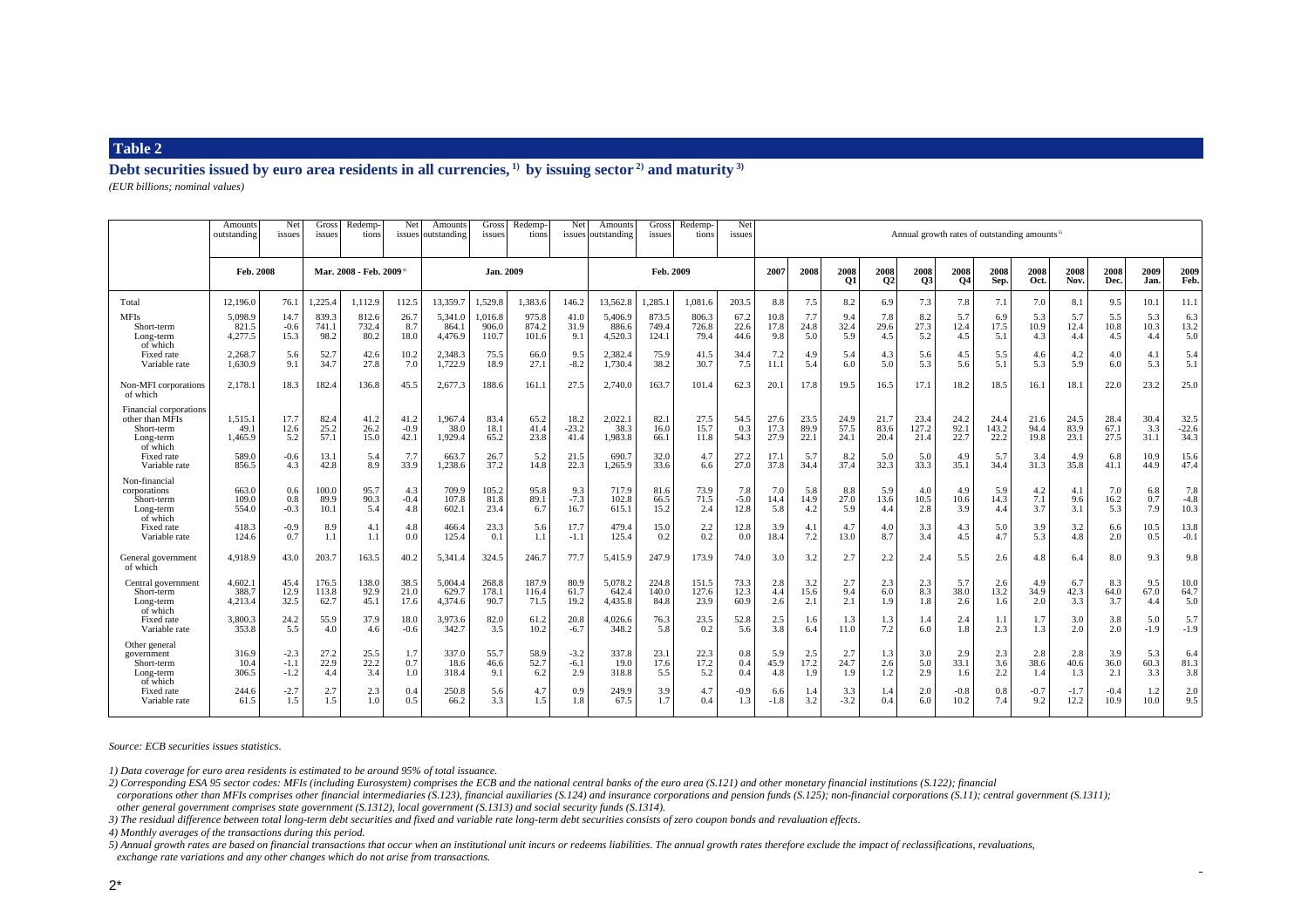**Debt securities issued by euro area residents in all currencies, 1) by issuing sector 2) and maturity, seasonally adjusted** *(EUR billions; nominal values)*

|                                                     | <b>Amounts</b><br>outstanding |                            |                         | Net issues         |                         |                      | Three-month annualised growth rates of outstanding amounts <sup>3)</sup> |                             |                          |                       |                    |                    |                     |                      |                        |                        |                    |                    |  |  |  |
|-----------------------------------------------------|-------------------------------|----------------------------|-------------------------|--------------------|-------------------------|----------------------|--------------------------------------------------------------------------|-----------------------------|--------------------------|-----------------------|--------------------|--------------------|---------------------|----------------------|------------------------|------------------------|--------------------|--------------------|--|--|--|
|                                                     | Feb. 2009                     | Feb. 2008                  | Nov. 2008               | Dec. 2008          | Jan. 2009               | Feb. 2009            | 2008<br>Mar.                                                             | 2008<br>Apr.                | 2008<br>May              | 2008<br>June          | 2008<br>July       | 2008<br>Aug.       | 2008<br>Sep.        | 2008<br>Oct.         | 2008<br>Nov.           | 2008<br>Dec.           | 2009<br>Jan.       | 2009<br>Feb.       |  |  |  |
| Total                                               | 13.595.2                      | 45.5                       | 199.7                   | 273.3              | 104.1                   | 166.0                | 3.1                                                                      | 4.1                         | 5.9                      | 8.2                   | 9.5                | 11.7               | 8.1                 | 8.3                  | 9.4                    | 19.3                   | 19.2               | 17.7               |  |  |  |
| Short-term                                          | 1.698.6                       | 16.4                       | 53.8                    | 92.3               | $-7.6$                  | 17.1                 | 11.8                                                                     | 5.6                         | 9.5                      | 13.1                  | 27.2               | 26.5               | 20.6                | 34.8                 | 42.8                   | 77.3                   | 40.9               | 28.0               |  |  |  |
| Long-term                                           | 11,896.5                      | 29.1                       | 145.9                   | 181.0              | 111.6                   | 148.9                | 2.1                                                                      | 3.9                         | 5.4                      | 7.6                   | 7.4                | 9.9                | 6.6                 | 5.1                  | 5.5                    | 13.0                   | 16.4               | 16.3               |  |  |  |
| <b>MFIs</b>                                         | 5.407.6                       | $-3.9$                     | 42.0                    | 44.5               | 10.3                    | 47.9                 | 1.1                                                                      | 0.9                         | 7.4                      | 11.9                  | 14.2               | 10.9               | 4.4                 | $-0.9$               | $-0.7$                 | 4.9                    | 7.5                | 8.0                |  |  |  |
| Short-term                                          | 878.2                         | 0.4                        | 28.2                    | 21.5               | 0.6                     | 23.3                 | 2.8                                                                      | $-1.5$                      | 14.7                     | 19.4                  | 30.7               | 18.9               | 5.2                 | $-9.6$               | $-2.3$                 | 16.2                   | 27.2               | 23.7               |  |  |  |
| Long-term                                           | 4,529.4                       | $-4.3$                     | 13.8                    | 23.0               | 9.7                     | 24.6                 | 0.8                                                                      | 1.4                         | 6.1                      | 10.5                  | 11.3               | 9.4                | 4.3                 | 0.8                  | $-0.4$                 | 2.9                    | 4.2                | 5.2                |  |  |  |
| Non-MFI corporations<br>of which                    | 2.742.2                       | 18.5                       | 70.4                    | 124.1              | 57.8                    | 62.2                 | 11.0                                                                     | 11.0                        | 13.4                     | 18.4                  | 17.2               | 25.5               | 21.7                | 19.0                 | 17.9                   | 37.8                   | 48.5               | 45.3               |  |  |  |
| Financial corporations other than MFIs              | 2,018.9                       | 18.0                       | 64.9                    | 102.8              | 51.4                    | 54.3                 | 14.2                                                                     | 16.8                        | 18.9                     | 26.5                  | 23.6               | 35.8               | 27.0                | 25.1                 | 23.4                   | 48.1                   | 60.5               | 54.7               |  |  |  |
| Short-term                                          | 37.7                          | 12.0                       | $-4.0$                  | $-4.4$             | $-21.8$                 | 0.0                  | 245.6                                                                    | 160.4                       | $-8.4$                   | 21.1                  | 150.3              | 206.1              | 138.4               | 82.8                 | 6.5                    | $-22.6$                | $-90.6$            | $-87.9$            |  |  |  |
| Long-term                                           | 1,981.2                       | 5.9                        | 68.9                    | 107.1              | 73.3                    | 54.3                 | 10.7                                                                     | 14.3                        | 19.9                     | 26.7                  | 20.7               | 32.1               | 24.2                | 23.2                 | 24.0                   | 51.5                   | 74.1               | 65.7               |  |  |  |
| Non-financial corporations                          | 723.4                         | 0.6                        | 5.5                     | 21.3               | 6.4                     | 7.9                  | 4.1                                                                      | $-1.2$                      | 1.7                      | 1.2                   | 3.3                | 3.6                | 9.5                 | 5.0                  | 4.8                    | 14.0                   | 21.0               | 22.5               |  |  |  |
| Short-term                                          | 103.9                         | $-1.1$                     | 4.1                     | 9.2                | $-14.3$                 | $-6.9$               | 7.0                                                                      | $-12.0$                     | $-6.2$                   | 2.5                   | 24.7               | 26.3               | 12.2                | $-3.0$               | 7.8                    | 48.2                   | $-3.5$             | $-35.3$            |  |  |  |
| Long-term                                           | 619.5                         | 1.6                        | 1.4                     | 12.1               | 20.7                    | 14.8                 | 3.5                                                                      | 1.1                         | 3.3                      | 0.9                   | $-0.5$             | $-0.4$             | 8.9                 | 6.7                  | 4.2                    | 8.0                    | 26.4               | 37.9               |  |  |  |
| General government<br>of which                      | 5,445.3                       | 30.9                       | 87.3                    | 104.7              | 35.9                    | 55.9                 | 1.9                                                                      | 4.5                         | 1.2                      | 0.4                   | 1.6                | 6.7                | 6.2                 | 13.7                 | 16.7                   | 27.0                   | 18.9               | 15.8               |  |  |  |
| Central government                                  | 5.108.7                       | 33.7                       | 88.4                    | 93.6               | 40.6                    | 55.7                 | 2.9                                                                      | 5.1                         | 1.0                      | 0.3                   | 1.2                | 6.5                | 5.9                 | 13.9                 | 17.6                   | 27.6                   | 19.8               | 16.4               |  |  |  |
| Short-term                                          | 660.3                         | 6.6                        | 25.0                    | 57.2               | 35.4                    | 1.0                  | 30.4                                                                     | 18.6                        | 6.2                      | 4.0                   | 11.5               | 28.1               | 45.1                | 170.2                | 193.9                  | 272.0                  | 119.8              | 84.6               |  |  |  |
| Long-term                                           | 4.448.4                       | 27.1                       | 63.4                    | 36.4               | 5.2                     | 54.7                 | 07                                                                       | 3.9                         | 0.5                      | $-0.1$                | 0.3                | 4.6                | 2.6                 | 3.4                  | 5.9                    | 11.9                   | 10.2               | 9.1                |  |  |  |
| Other general government<br>Short-term<br>Long-term | 336.6<br>18.6<br>318.1        | $-2.8$<br>$-1.5$<br>$-1.3$ | $-1.2$<br>0.5<br>$-1.7$ | 11.1<br>8.7<br>2.4 | $-4.8$<br>$-7.5$<br>2.7 | 0.1<br>$-0.3$<br>0.5 | $-12.0$<br>$-88.2$<br>$-3.1$                                             | $-3.4$<br>$-44.8$<br>$-1.5$ | 3.8<br>$\frac{6.2}{3.7}$ | 2.2<br>$-15.5$<br>2.9 | 8.3<br>23.8<br>7.8 | 9.4<br>27.7<br>8.8 | 9.5<br>132.8<br>6.4 | 10.7<br>575.7<br>2.3 | 4.1<br>557.8<br>$-4.1$ | 18.9<br>1,386.1<br>1.9 | 6.4<br>44.4<br>4.5 | 8.1<br>20.6<br>7.4 |  |  |  |

*Source: ECB securities issues statistics.*

÷.

*1) Data coverage for euro area residents is estimated to be around 95% of total issuance.*

*2) Corresponding ESA 95 sector codes: MFIs (including Eurosystem) comprises the ECB and the national central banks of the euro area (S.121) and other monetary financial institutions (S.122); financial* corporations other than MFIs comprises other financial intermediaries (S.123), financial auxiliaries (S.124) and insurance corporations and pension funds (S.125); non-financial corporations (S.11); central government (S.13  *other general government comprises state government (S.1312), local government (S.1313) and social security funds (S.1314).*

3) Three-month annualised growth rates are based on financial transactions that occur when an institutional unit incurs or redeems liabilities. The three-month annualised growth rates therefore exclude the impact of reclas exchange rate variations and any other changes which do not arise from transactions. The rates are annualised to allow direct comparisons with annual rates (please note that the non-adjusted rates presented in Table 2 are  *almost identical to seasonally adjusted annual rates).*